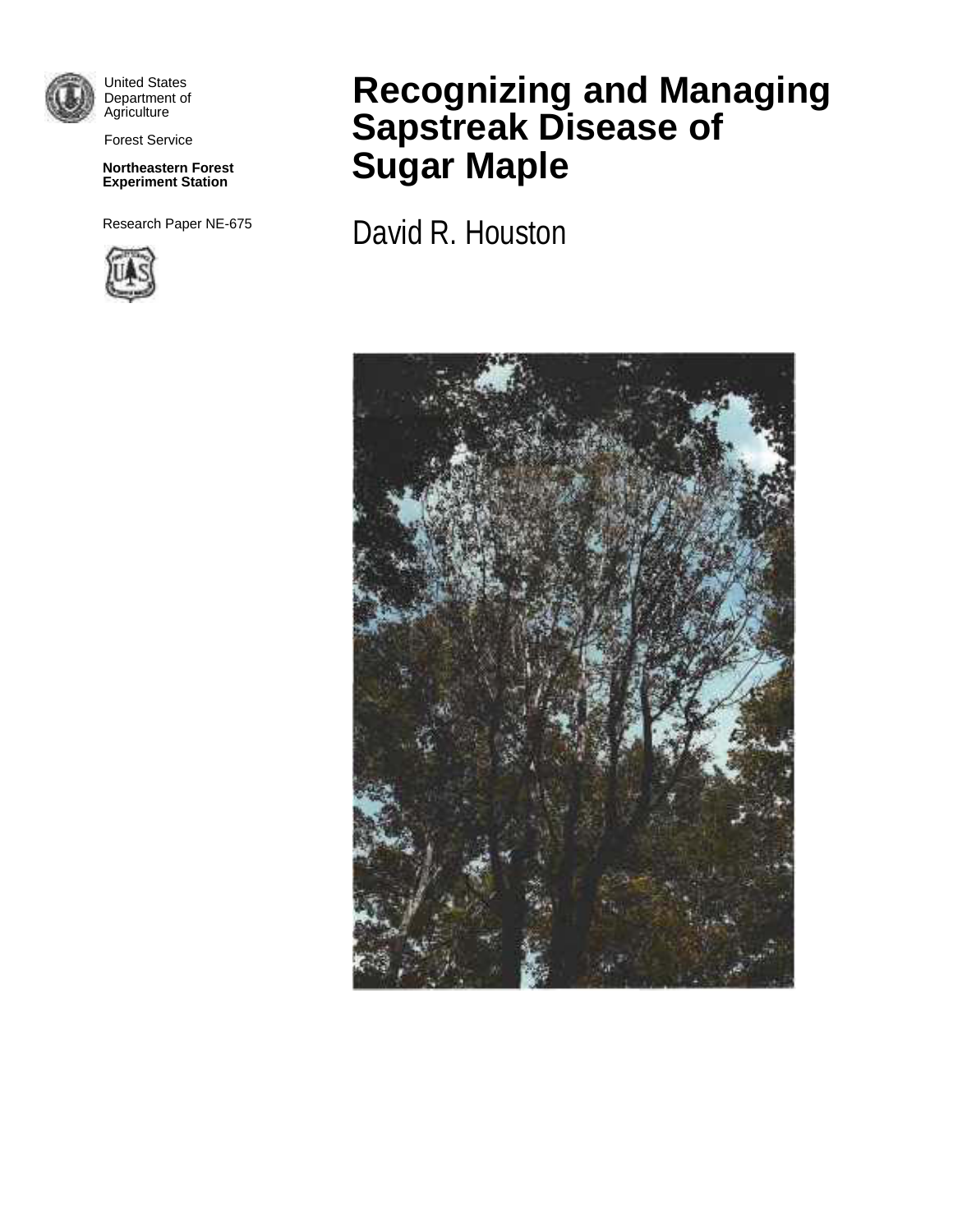## **Abstract**

Sapstreak disease is a potentially serious problem of sugarbushes and forest stands. It occurs when the causal fungus, *Ceratocystis virescens,* invades the sapwood of roots and bases of stems through wounds inflicted during logging, saphauling, or other activities. This bulletin describes how to recognize the disease, the factors that affect its occurrence and development, and management approaches to help reduce its effects.

# **The Author**

DAVID R. HOUSTON is a principal plant pathologist conducting research on dieback and decline diseases at the Center for Biological Control of Northeastern Forest Insects and Diseases, a laboratory of the U.S. Department of Agriculture, Forest Service, Northeastern Forest Experiment Station, Hamden, Connecticut. For the past 30 years Dr. Houston's research has focused on stress-initiated dieback and decline diseases of deciduous hardwoods, especially beech, maple, and oak.

The use of trade, firm, or corporation names in this publication is for the information and convenience of the reader. Such use does not constitute an official endorsement or approval by the U.S. Department of Agriculture or the Forest Service of any product or service to the exclusion of others that may be suitable.

Manuscript received for publication 15 March 1993

COVER PHOTO.--Small leaves often are the first obvious sympton of sapstreak disease.

USDA FOREST SERVICE 5 RADNOR CORP CTR STE 200 PO BOX 6775 RADNOR PA 19087-8775

**October 1993**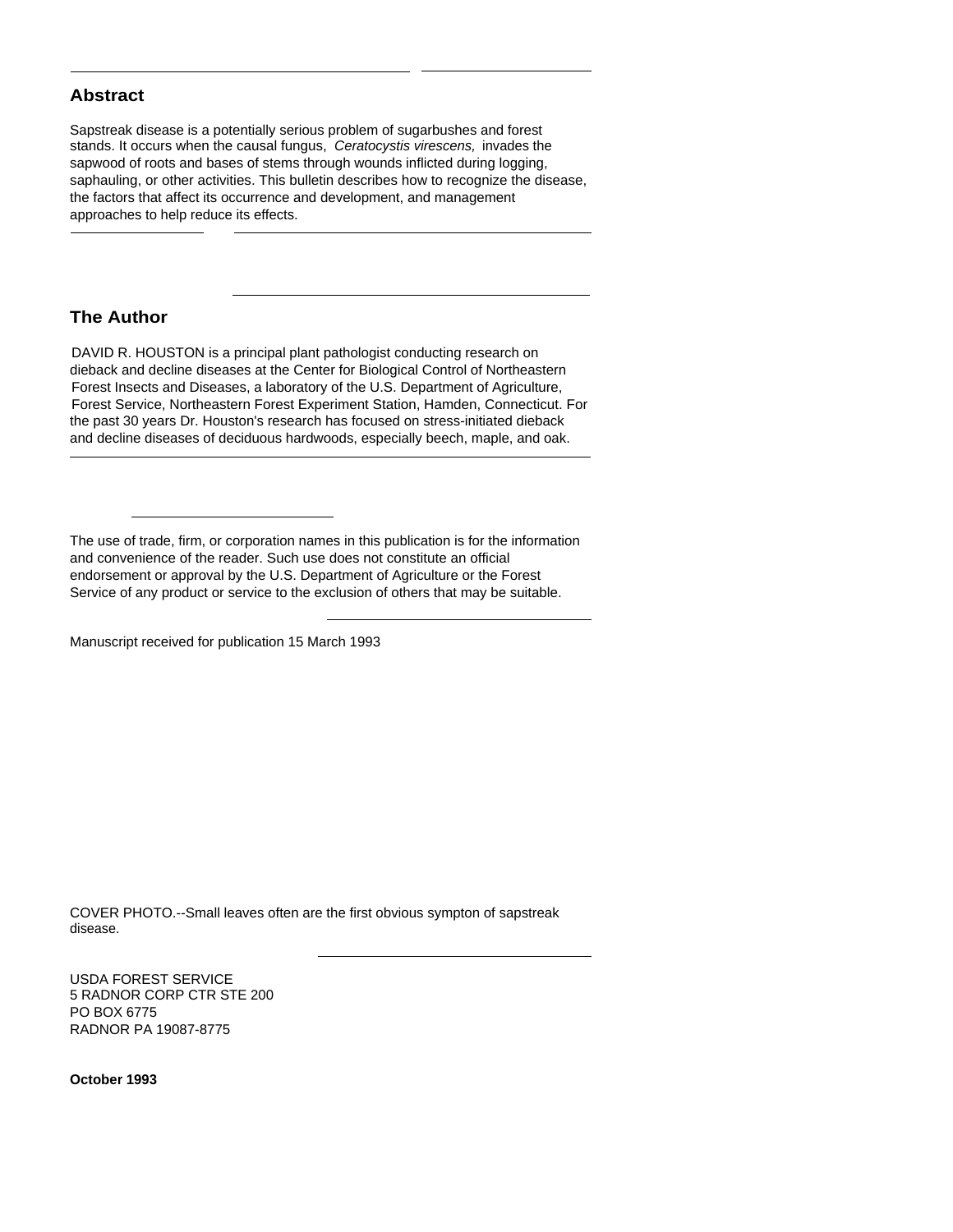# **Introduction**

Sapstreak of sugar maple *(Acer saccharum* Marsh) is a disease of the living sapwood incited by the fungus, *Ceratocystis virescens* (Davidson) C. Moreau (=C. *coerulescens* (Munch) Bakshi) (= *Endoconidiophora virescens* Davidson) (Hepting 1944). Sapstreak, first noticed in North Carolina in approximately 1935 (Hepting 1944), has since been reported in Michigan in 1959 (Kessler and Anderson 1960), Vermont in 1964 (Houston and Fisher 1964), Wisconsin in 1971 (Kessler 1972) and New York in 1978 (Beil and Kessler 1979, Houston and Schneider 1982). In each case, the disease occurred in stands where activities such as logging, road building, or sap hauling had inflicted root or lower stem wounds to the affected trees. These injuries allow C. *virescens* to invade and then kill the wood of lower portions of the stem and roots (Hepting 1944, Kessler 1978, Houston 1985). Because C. *virescens is* one of the most common fungi in northern hardwood forests (Shigo 1962), sapstreak disease has the potential to occur where the roots and lower stems of



Figure 1.--A thin "transparent<sup>'</sup> crown with leaves much smaller than normal--the first indication that a tree may have sapstreak disease.

sugar maple trees are wounded during logging or other activities in these forests.

This paper presents information on (1) symptoms of the disease, (2) factors affecting disease occurrence and development and (3) management approaches to reduce disease effects. This information was obtained from published articles and a series of studies conducted from 1979 to 1991. Details of the studies are not presented in this paper.

# **Symptoms of the Disease**

Usually, the first observed symptom of sapstreak is a distinctive "transparency" of the tree crown--a consequence of unusually small leaves, especially in upper branches but sometimes over the entire crown (Fig. 1). Often, these small leaves are normal in color, shape, and number the first year of the disease, but become off-colored and sparse in subsequent years. Branch dieback often occurs where small leaves had occurred the previous year, and this pattern of small leaves one year followed by death of supporting twigs and branches the next, can continue for several years until the tree dies (Fig. 2). Sometimes, however, symptom progression is arrested and results in trees whose upper crowns exhibit branch



Figure 2.--Progressive branch dieback may occur over several years.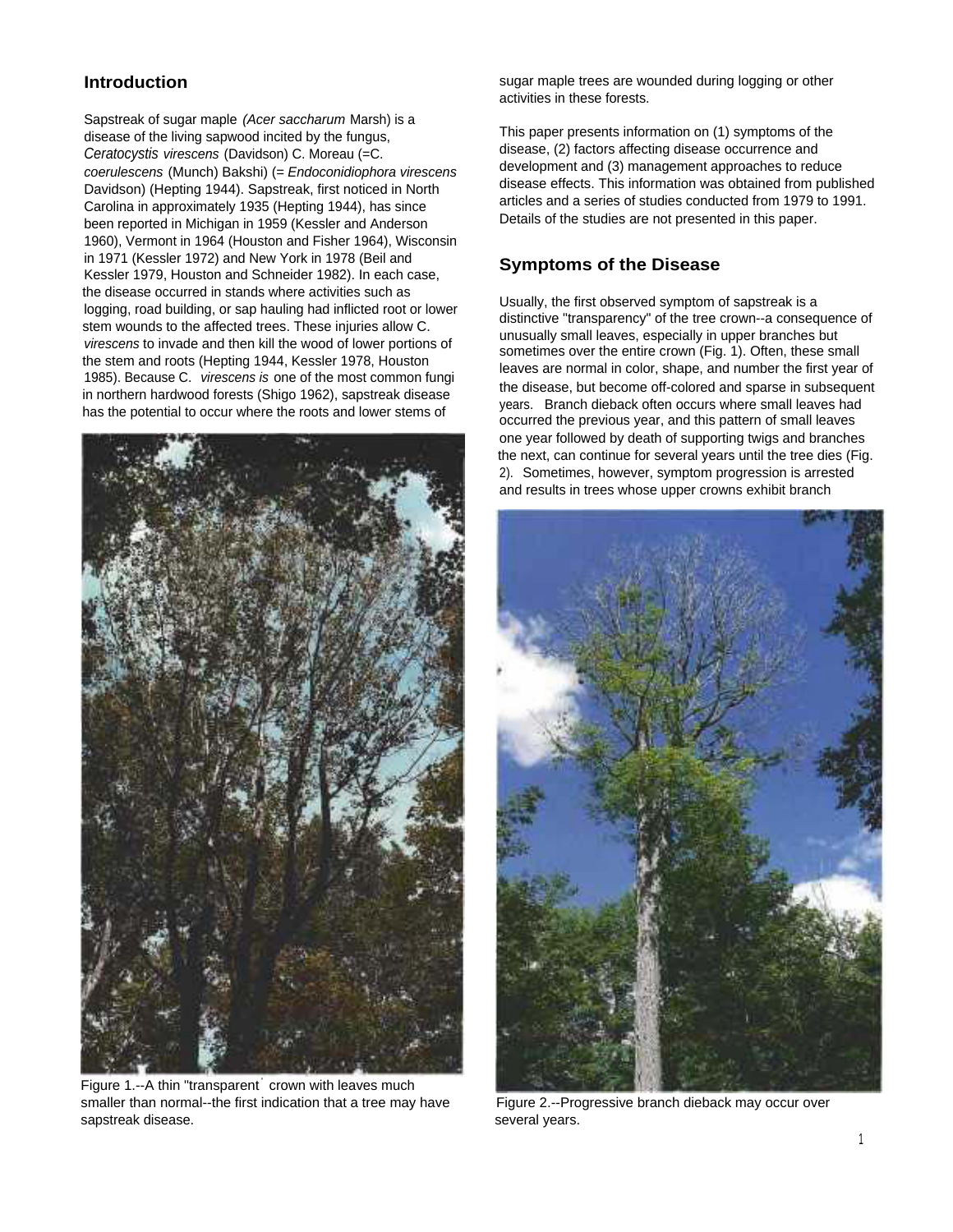dieback or even major stagheading while lower branches are Inside the tree the diseased wood of roots and lower stems these trees recover with no further disease progression while is greenish yellow to yellow-tan with red flecks and appears others, after several years of apparent remission, again exhibit watersoaked. Often, in cross-section, the stain columns symptoms. **All appears to radiate outward and are bordered by a thin,** appear to radiate outward and are bordered by a thin,



Figure 3.--Sapstreak disease stain, when fresh, has a watersoaked, greenish-yellow-to-tan color with scattered red flecks, and is bordered by a narrow green margin. The stain often appears to radiate outward.

fully foliated with leaves of normal size and color. Some of exhibits a distinctive stain (Fig. 3). Freshly exposed, the stain intermittent, dark-green margin. Soon after exposure, the stain darkens dramatically, then later fades to a light brown.

> External symptoms are related closely to development of internal stain. By the time crown symptoms appear, stain columns are well established (Fig. 4), especially in root tissues, and usually can be revealed by an ax cut into the buttress roots. In many trees, especially those in remission of crown symptoms, the outward extension of stain columns appears to be limited by newly-formed rings of healthy sapwood (Fig. 5).

When trees infected by sapstreak disease are cut into lumber, the stain columns often are very noticeable and distinctive (Houston 1986). Within a few minutes of cutting and exposure to air, stain columns become dark brown (Fig. 6). As drying progresses, the columns gradually change color, becoming lighter--while the clear wood, in contrast, darkens (Fig. 7). Surface planing of dried lumber reverses these patterns and again reveals the light brown stain of diseased wood in contrast to the clear, white, healthy wood.



Figure 4.--Well developed stain columns at the root collar and occupying most of the sapwood. By the time the crown symptoms appear, the stain is well established.



Figure 5.--Internal stain column that is well compartmentalized by annual ring boundaries.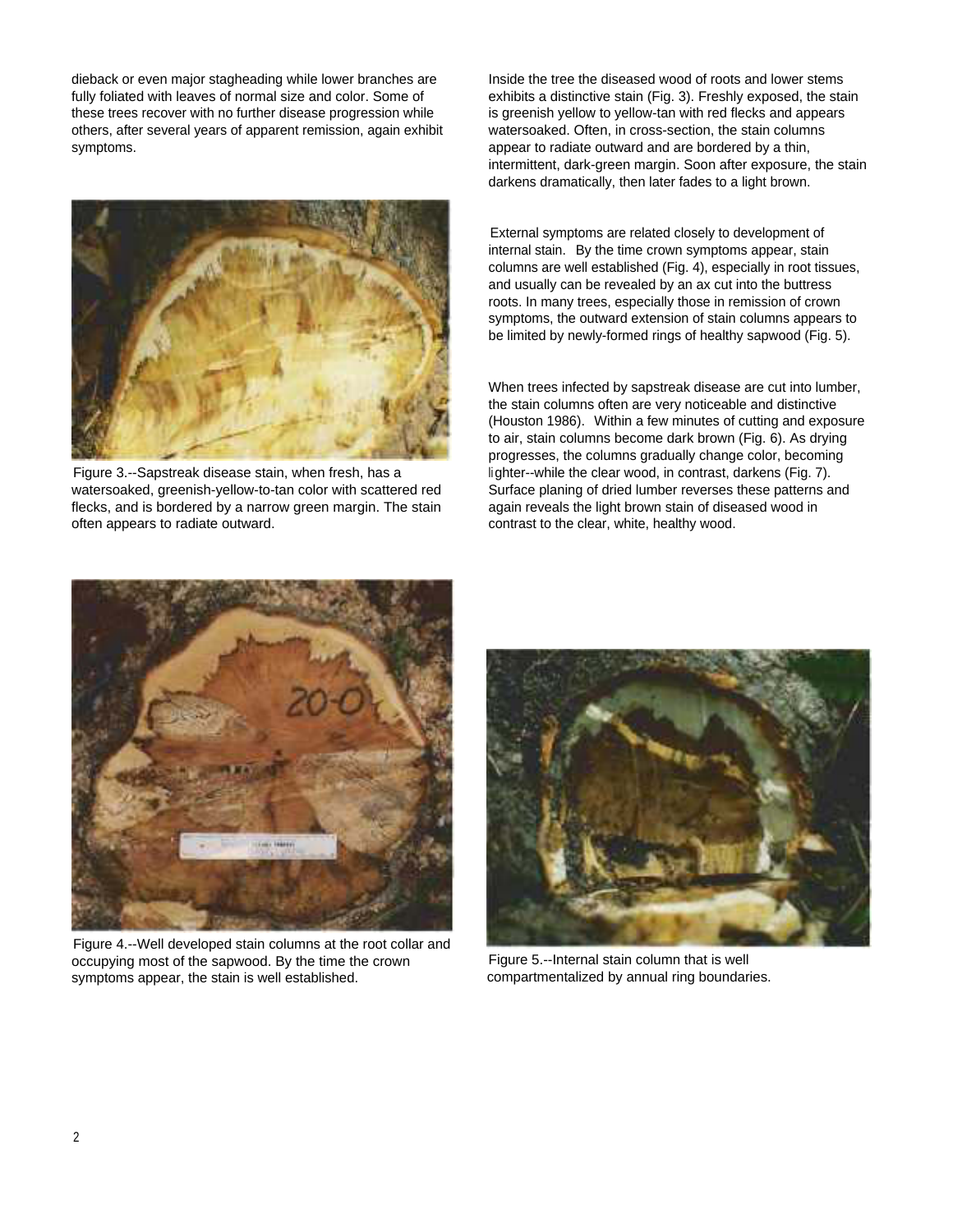

Figure 6.--Boards cut from the log of a sapstreak diseased tree. Note extensive columns of dark discoloration.

When *C. virescens* grows on board surfaces, where it sometimes sporulates, it usually occurs near the outer margins of the stain columns and often on clear wood immediately adjacent to stain columns (Fig. 7). The dark, smudgy appearance of the fungal growth is distinctive and develops within a few days of sawing. As drying continues, the surfaces of the sapstreak stained columns become heavily colonized by numerous common molds; clear wood remains free of such growths (Fig. 7).

# **Disease Development within Individual Trees**

### **Infection and Importance of Wounds**

Infection occurs primarily through wounds to the roots, buttress roots, or the lower portion of stems near the ground during logging, saphauling, or other activities (Figs. 8, 9) (Hepting



Figure 7.--As drying progresses, the dark stain columns fade to a light greyish tan (right side or board) and healthy tissues gradually darken (left side of board). Note the dark smudgy strip where C. *virescens* (large arrow) has grown out onto wood surface near the edge of the stain column, and the blotchy colonies of saprophytic mold fungi (small arrows) growing exclusively on the sapstreak diseased wood.



Figure 8.--Basal injuries typical of those on sapstreak diseased trees adjacent to skid trails.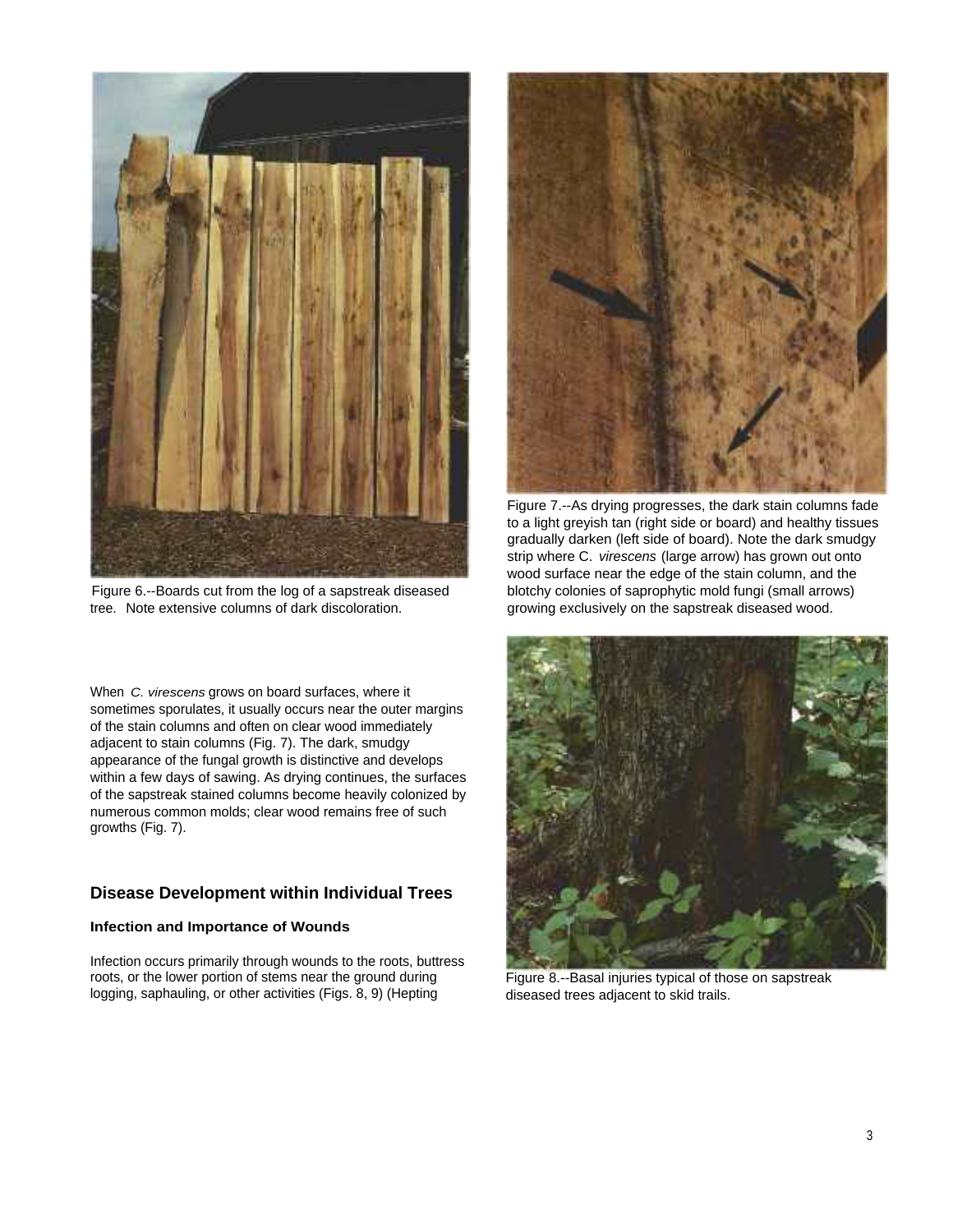

Figure 9.--Buttress roots and roots close to the soil surface typical of those damaged by traffic in the sugar bush; these roots are at risk to infection by the sapstreak fungus.

1944, Houston 1992, Meilke and Charette 1989). Stump wounds, created when sprout members are removed in thinning, can provide the fungus access to otherwise unwounded residual members (Fig. 10). A few cases have been observed where the fungus apparently entered the tree through roots injured by cattle trampling.

Injuries associated with sapstreak are nearly always close to the ground. Even though stem tissues can be infected, and invasion of upper portions of stems from infections originating in the roots or stem bases can occur, no definitive cases have been found where infection has occurred naturally through broken branches or other wounds of upper crowns or stems. No cases have been observed where, in practice, tapholes have become infected by sapstreak, and only rarely (2 of 142 ti mes) did this occur when the fungus was placed experimentally into tapholes (Houston 1992). In each instance where infection did occur, its development around tapholes was sharply limited by the tree (Fig. 11).

Results from several studies suggest that wounds made in the late spring and early summer may be more readily infected by *C. virescens* than wounds made at other times. Other tree species are known to be most susceptible to vascular pathogens at this time. Meilke and Charette (1989) found no significant differences in the number of trees affected by sapstreak in Wisconsin stands logged during frozen versus nonfrozen conditions, although no records were available concerning the number of trees wounded or the actual conditions of the roadways when logging occurred.

A few cases have been observed where the fungus moved across functional root grafts from wounded, diseased trees to adjacent, nonwounded neighbors (Houston 1991).



Figurel O.--The injury created when one member of a sprout clump was removed served as an infection court for the sapstreak fungus. Note sapstreak stain revealed by the ax cut at the root collar of the tree.



**Disease Progression within Individual** Figure 11.--A rare instance of sapstreak disease when the **Trees (Patterns and rates)** Figure 11.--A rare instance of sapstreak disease when the taphole (arrow); the fungus was fungus was placed in the taphole (arrow); the fungus was contained by the tree and discolored columns were limited. Within individual trees, the appearance of initial crown Spread probably attributable to tangential orientation of the symptoms and the rate of their progression varies greatly. taphole, which cut across normally effective ray boundaries.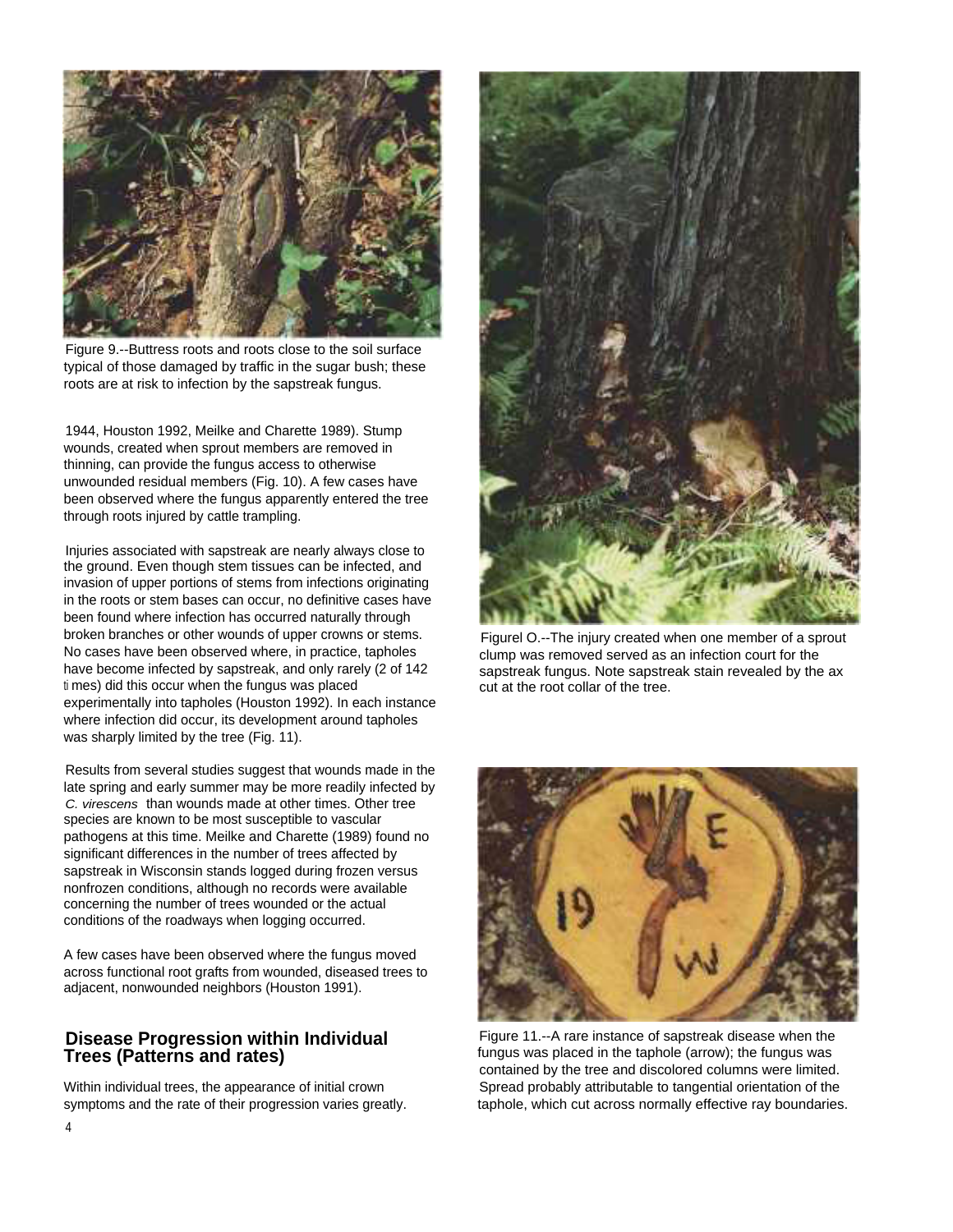Some trees exhibit severe crown dieback for many years before they die, while others become symptomatic and succumb rapidly, often within 2-3 years. Trees that die quickly and possess severe symptoms usually are extensively invaded by C. *virescens* (Fig. 12). In most such trees, vascular staining is present throughout the roots and much of the stems, and the fungus sometimes can be isolated from xylem tissues in the upper portions of stems, often up to 30-45 ft.

Sometimes disease progression, as revealed externally by crown symptoms, is arrested and recovery ensues, even in trees with more than 40 percent crown dieback. Some trees with root-stain patterns characteristic of sapstreak disease never developed severe foliar symptoms during the course of a 10-year study. In such trees, the columns of discoloration usually appear strongly restricted by the tree (Fig. 13).

Disease development within trees also can be monitored nondestructively. Sapstreak stained wood characteristically is very low in electrical resistance (ER) (50 K ohms and often as low as 5 to 10 K ohms) compared to healthy tissue (100-700 K ohms) (Houston and Schneider 1982). Tissues infected by sapstreak disease can be identified reliably by their ER measurements (Table 1) $^{\mathrm{+}}$ .

<sup>I</sup> Electrical resistance was measured with a Shigometer (Model OZ-67, Osmose Wood Pres. Co., Buffalo, New York) and twisted wire probe) (Shigo and Shigo 1974). The method utilized the fact that as wood becomes discolored, cations increase in concentration and electrical resistance decreases (Tattar et al. 1972). Holes 2.4 mm in diameter are drilled to depths of from 2 to 4 inches in up to four buttress roots on opposite sides of the tree. The probe is inserted and resistance readings are taken at 0.25-inch intervals.



Figure 12.--Bolts, 1 meter long, sequentially cut (from root collar up and placed in that order for photo) from a tree that died within 18 months after being infected with C. *virescens.* The dark fungus has grown out from the columns of stained xylem onto the cut ends of the bolts.



Figure 13.--In this tree both developing columns of discoloration are limited strongly by compartmentalization.

#### **Table 1.--Comparison of electrical resistance (k-ohms) of buttress-root tissues of a healthy tree and a tree with sapstreak disease**

Electrical resistance (K ohms) - July 1980

|                                    | Depth (inches) into root wood |     |     |     |     |      |      |      |     |  |  |  |
|------------------------------------|-------------------------------|-----|-----|-----|-----|------|------|------|-----|--|--|--|
|                                    | Root                          | .25 | .50 | .75 | 1.0 | 1.25 | 1.50 | 1.75 | 2.0 |  |  |  |
| Healthy<br>tree                    |                               | 180 | 190 | 210 | 290 | 260  | 230  | 240  | 200 |  |  |  |
|                                    | 2                             | 250 | 230 | 160 | 210 | 256  | 200  | 260  | 260 |  |  |  |
|                                    | 3                             | 500 | 400 | 330 | 280 | 280  | 500  | 300  |     |  |  |  |
|                                    | 4                             | 320 | 220 | 230 | 240 | 240  | 250  | 340  | 500 |  |  |  |
| а<br>Diseased <sup>®</sup><br>tree |                               | 21  | 34  | 18  | 27  | 22   | 46   | 21   |     |  |  |  |
|                                    | 2                             | 15  | 18  | 23  | 17  | 13   | 13   | 9    |     |  |  |  |
|                                    | 3                             | 80  | 80  | 70  | 80  | 70   |      |      |     |  |  |  |
|                                    | 4                             | 100 | 80  | 70  | 90  | 50   | 60   |      |     |  |  |  |

<sup>a</sup>The tree had severe crown symptoms in 1980 and was still alive in 1981.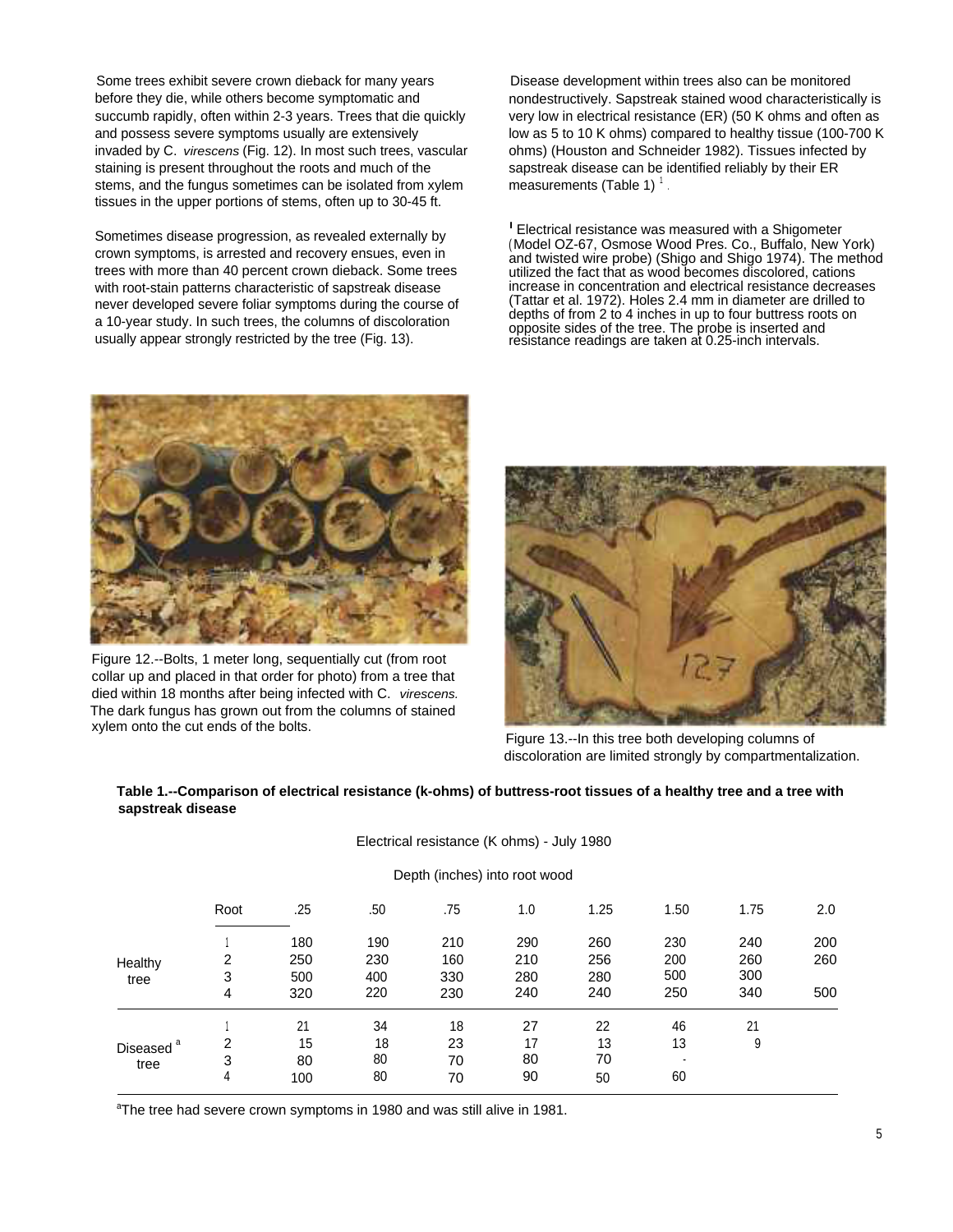Development of the disease usually is more rapid and extensive in roots than stems. Often, extension of the stain columns into stems is sharply limited even when roots and root collar regions are severely colonized (Fig.14). Repeated measurements on individual trees reveal the disease pattern in a sugar maple root system, July 1980 to July 1981 (Table 2).



Figure 14.-- Sometimes spread of the fungus upward into stem tissues is limited even though tree roots and root collars are severely colonized.

#### **Table 2.-- Electrical resistance in two successive years in buttress roots on different sides of a diseased tree reveal progression of the disease. Numbers below 50 indicate sapstreak disease.**

Tree 68: Electrical resistance (k-ohms) of buttress roots

#### Depth (Inches into rootwood)

| Date<br>measured tree | Side of | .25 | .50 | .75 | 1.0 | 1.25 |     | 1.50 1.75 2.0 |    |
|-----------------------|---------|-----|-----|-----|-----|------|-----|---------------|----|
| <b>July 1980</b>      | N       | 24  | 45  | 35  | 110 | 80   | 35  |               |    |
| Symptoms<br>ın        | W       | 500 | 500 | 450 | 380 | 300  | 500 | 500           |    |
| extreme<br>top        | S       | 450 | 250 | 180 | 170 | 250  | 190 | 380 200       |    |
|                       | F       | 40  | 100 | 130 | 150 | 110  | 110 | 190           | 80 |
|                       |         |     |     |     |     |      |     |               |    |
| <b>July 1981</b>      | Ν       | 55  | 60  | 70  | 60  | 55   | 65  |               |    |
| Symptoms<br>same as   | W       | 100 | 175 | 45  | 40  | 40   | 38  | 40            |    |
| 1980                  | S       | 140 | 180 | 280 | 280 | 210  | 220 | 220 190       |    |
|                       | F       | 20  | 12  | 12  | 8   |      | 6   | 5             | 4  |

Speed and extent of column discoloration may relate to the severity and orientation of infection court and other wounds near expanding columns. In some trees, dramatically and greater discoloration occurs when fungus invades deep wounds across the tangential face of the tree stem or root, compared to wounds oriented toward the center. Deep tangential wounds disrupt more preestablished compartment barriers (Shigo 1977, 1979). In some trees, however, the fungus is limited regardless of the wound orientation, suggesting that trees vary in retarding the invasion process.

Finally, other organisms appear to influence the rate at which sapstreak diseased trees succumb. Trees dying of sapstreak disease almost always are colonized at their roots or root collars by *Armillaria* sp. (Fig. 15), *Xylaria* sp. (Pers.: Fr. ) Grev. (Fig. 16) , or, rarely, both (Hepting 1944, Houston 1985). These root fungi, ubiquitous inhabitants of long



Figure 15.--The thin, white, girdling mycelial "fan" of shoestring root rot fungus, Arm/I/aria sp., beneath the bark of sapstreak infected tree.



Figure 16.--The fruiting structures of *Xylaria* sp., a root decay fungus often found on trees dying from sapstreak disease, evoke its common name "dead man's fingers."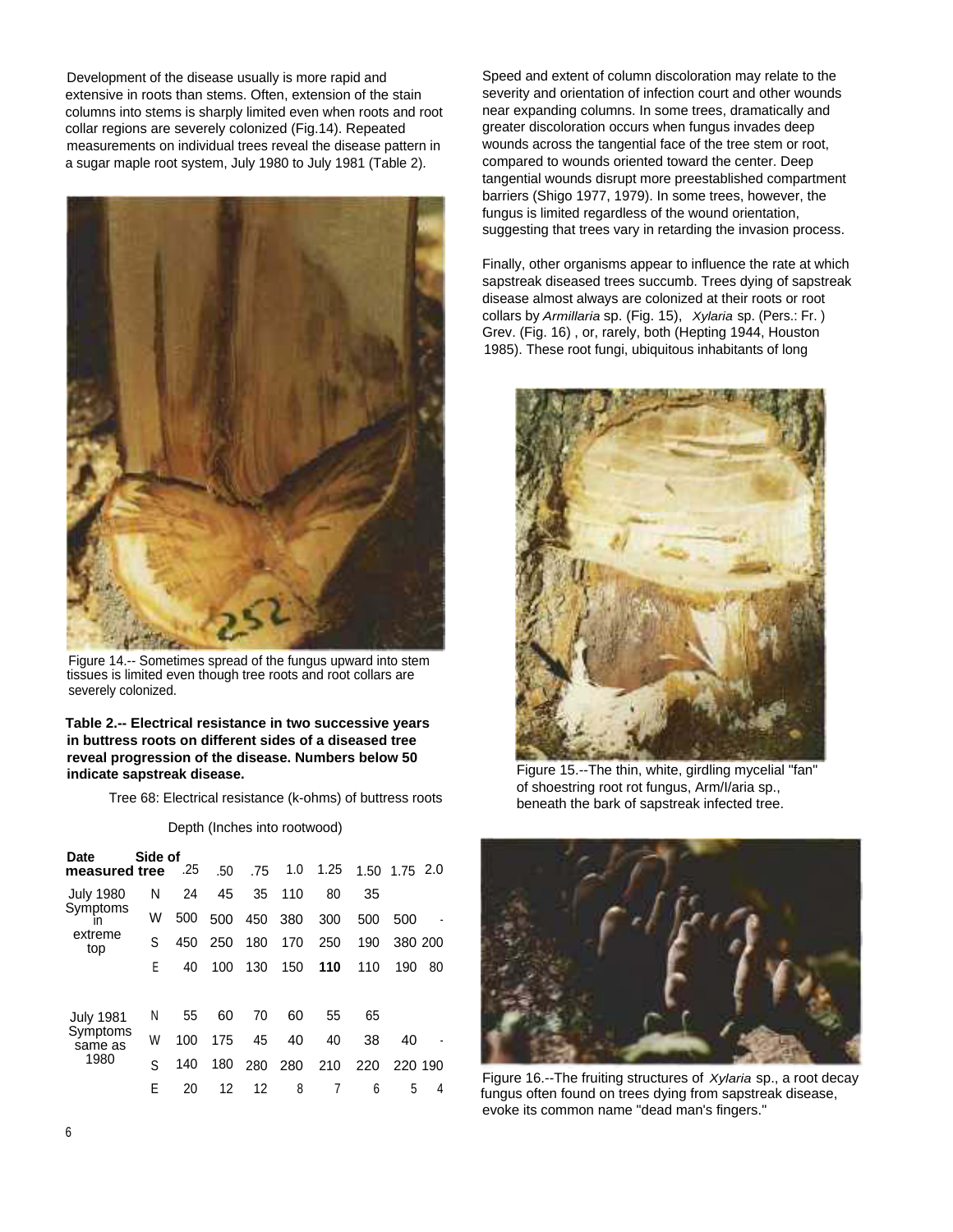established maple stands, are maintained in root systems of stumps and dead trees. Root system "food bases" of large trees probably are more important for longer survival and vigor of root pathogens than are those of small trees whose roots are more quickly consumed. Although their actual role in sapstreak disease has not been demonstrated, it is likely that these fungi contribute significantly to the death of sapstreak affected trees.

The ability of *Armillaria* spp. to invade and kill trees weakened by stress factors, especially insect defoliation, is well known (Wargo and Shaw 1985) . Presence of these pathogens and perhaps others, such as *Hypoxylon deustum* (Hoffm.: Fr.) Grev. and *Ganoderma applanatum* (Pers.) Pat., on dying trees and their apparent absence from severely affected, but recovering trees, suggests that their attacks may determine which sapstreaked trees die or recover.

Severely affected trees often are attacked by Ambrosia beetles. Initial concentrations usually are near the buttress roots and lower bole with columns of sapstreak discoloration near the cambium (Fig. 17). The role of these insects or their fungal associates in the disease is not known; their great abundance in later stages of disease suggests they hasten the demise of diseased trees.



Figure 17.--Long streaks (between vertical split and arrow) of sapwood discolored by sapstreak disease sometimes occur near the cambium. The cambium touched by these streaks dies, and cankers (not yet obvious in this recently infected sampling) may form. Often, Ambrosia beetles penetrate these areas into the underlying sapwood (arrow).

# **Disease Development in Sugarbushes**

In sugarbushes, sapstreak disease rarely results in large numbers of trees dying at one time. Rather, it appears to affect a few trees, now and again. The following description is based on observations in many different bushes, in particular, those made annually over 11 years in two typical sugarbushes in northern New York.

In sugarbushes, sapstreak disease is not related directly to the tapping process but to associated activities that result in wounds to roots and lower stems. Vehicles or equipment that bruise or cut shallow or buttress roots to expose sapwood appears the most important factor. The close association of sapstreak diseased trees to roads used for saphauling in a New York sugarbush is shown in Figure 18.



Figure 18.--Locations of sapstreak diseased trees (boxed outlines) and the years when symptoms were first observed in a New York sugarbush. Main access and saphauling roads (dash lines) lead to the sugarhouse near plot 6.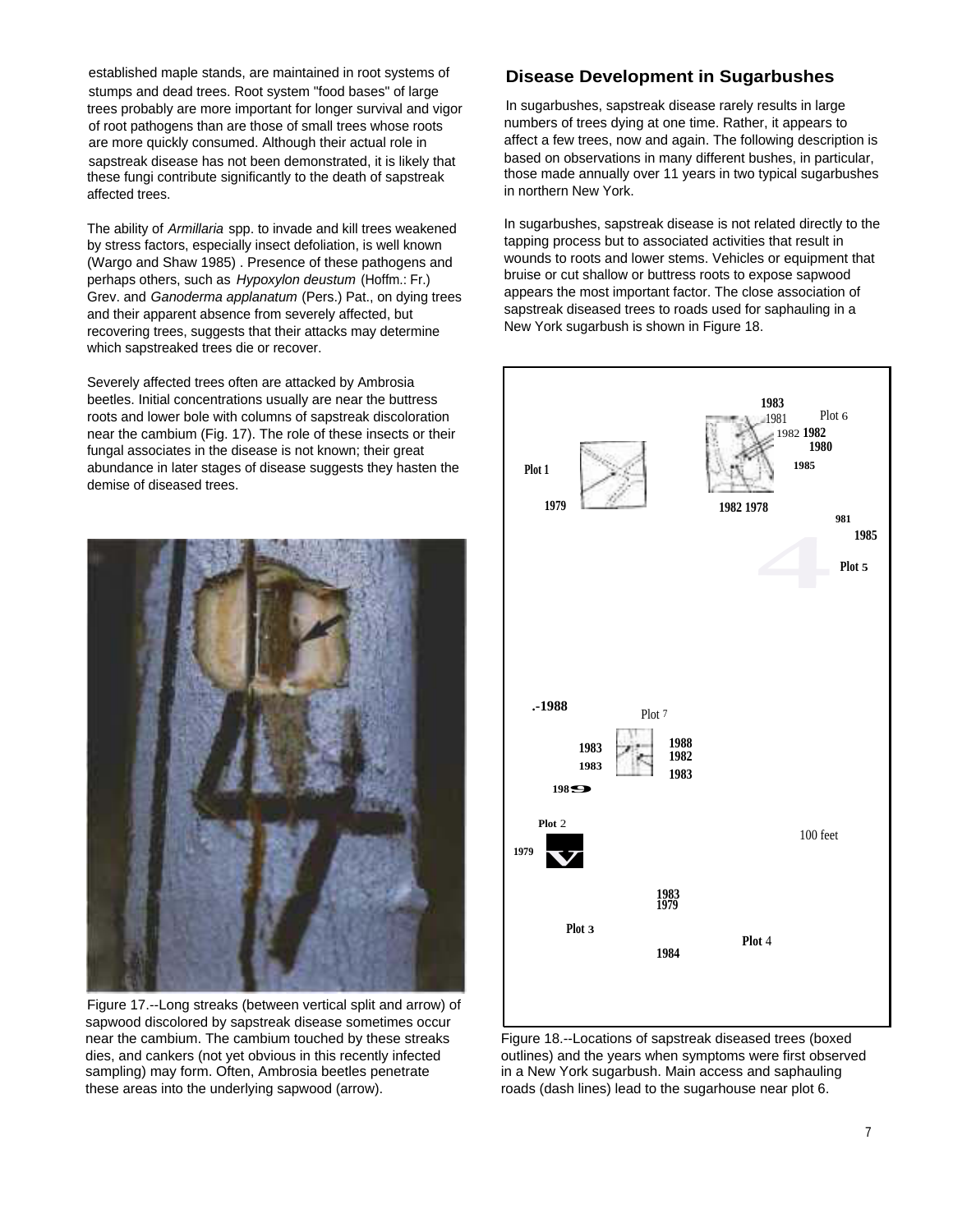In other sugarbushes, sapstreak disease has occurred in trees with roots injured by cattle and by log skidding. In one instance, a tree, located adjacent to a field, developed sapstreak symptoms a few years after its roots had been injured when the field was plowed and disked.

Whether the injuries that led to sapstreak disease were made during saphauling or at some other time is not known. The fact that very few cases of sapstreak have been observed in sugarbushes employing tubing collection systems could be due either to reduced saphauling traffic or to less traffic at other times. Regardless of the sap collection system used, the disease often is most severe near the sugarhouse where traffic and other activities are concentrated (Fig. 19). Other factors, including a possible buildup of the pathogen on wood from diseased trees stacked near the sugar house, also may



Figure 19.--Plot 6 in a New York sugarbush. Numbered trees (large solid circles) became diseased during the decade of observation (1980-1990).

contribute to infection of nearby wounded trees. The fungus often is found colonizing (Fig. 12) recently cut surfaces of stumps and logs (Ohman and Kessler 1963, Shigo 1962).

# **Disease Development in Forest Stands**

In forest stands as in sugarbushes, sapstreak diseased trees usually have severely injured roots or lower stems. The patterns of occurrence in forest stands, however, usually differ from those in sugarbushes in ways that reflect the less frequent, but more severe, wound-inflicting disturbance associated with harvesting operations. In the area within a harvested stand in northern New York that was near the log landing, 27 trees were found with sapstreak disease in 1985 (Fig. 20). All of these trees were immediately adjacent to skid



Figure 20.- Locations of sapstreak diseased trees in a forest area in northern New York, a portion of which was logged in 1981.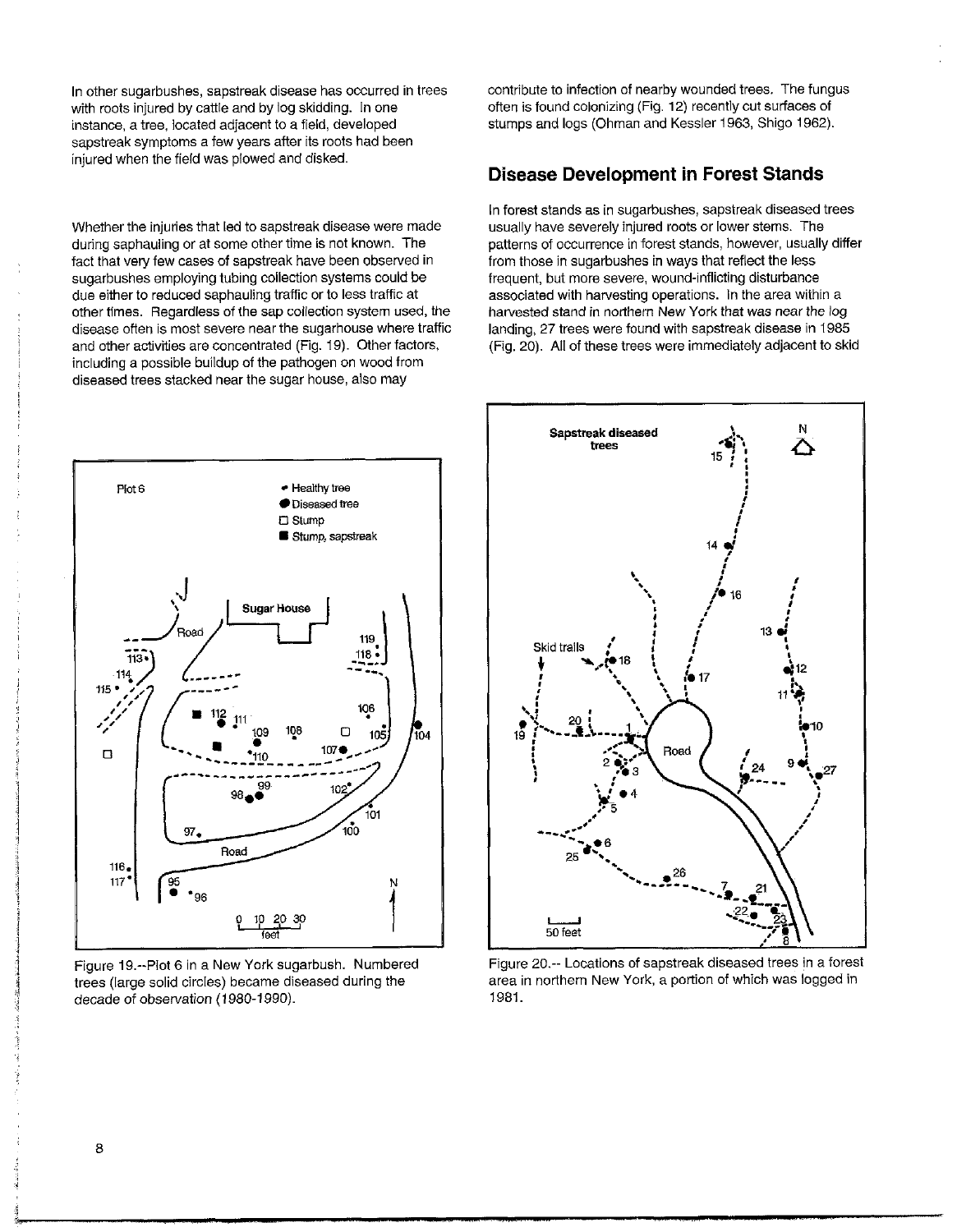

Figure 21.--Locations of sapstreak diseased trees in a 30-acre portion of a forest stand in northern New York. The stand was thinned in 1980. Trees not dead by 1990 are in remission and appear to have recovered

trails created when the stand was logged in early summer of 1981. This "flush" pattern, in which a large number of diseased trees occurs at one time (from infection of wounds during heavy skidding activity), is in contrast to the occasional infection of trees in some sugarbushes, in which annual, but less damaging, intrusions into the stand may result in new or repeated wounding of additional trees.

In forest stands, sapstreak diseased trees usually exhibit initial symptoms from 3 to 6 years after the injury-causing event. While the period over which diseased trees dies frequently is more protracted, the trees that are going to die will have done so within 6 to 8 years after they became infected.

In less heavily trafficked areas within forest stands, or in stands where fewer trees are being harvested, for example, in improvement cuts or light thinnings, fewer trees are apt to become injured and diseased (Fig. 21). In general, diseased trees often are concentrated in wet areas where roots are more severely damaged. Residual members of thinned sprout clumps occasionally are infected by the sapstreak fungus, apparently through the stump wounds created by the thinning (Figs. 10, 21).

The following relationships, gleaned from our observations and studies and from earlier work by others, are pivotal to the development of management guidelines to prevent or reduce losses from sapstreak disease in sugarbushes and forest stands.

• There is an almost universal association of wounds and the occurrence of sapstreak disease. The disease rarely occurs in nonwounded trees (see Forest Stands).

#### Location

Wounds of great importance are those near the ground--roots, buttress roots, and lower stems.

Wounds of little or no importance are those of branches and upper stems--branch stubs, pruning wounds, and tapholes.

#### **Causes**

Activities that result in wounds (in order of importance) include skidding logs, hauling sap and wood, building and maintaining roads, thinning sprout clumps, and trampling by cattle.

### **Timing**

Wounds made during spring and early summer may be more important than those made at other times.

Wounded trees, on rare occasion, become diseased when the sapstreak pathogen invades their roots through functional root grafts with closely adjacent diseased trees.

Trees that die of sapstreak disease also almost always are invaded by root pathogens, especially *Armillaria* sp. and *Xylaria* sp.

These relationships are reflected in the following management options and guidelines for reducing losses from sapstreak disease in sugarbushes and forest stands,

# **Management Options and Guidelines to Reduce Losses from Sapstreak Disease**

### **Sugarbushes**

### Reduce infection courts

• Avoid wounding of roots, buttress roots, and lower portions of the stem.

- Employ tubing collection systems when feasible.
- Use permanent access and haul roads.
- Avoid travel with heavy equipment during spring-early summer mud season and wet periods.

#### Avoid creating other infection courts

• When conducting thinnings or stand improvement operations either leave or take all members of sugar maple sprout clumps.

#### Avoid susceptible period

• Conduct thinnings, stand improvement operations, wood hauling, and other activities that may result in injuring trees, in late summer, fall, and winter when trees seem to be less susceptible to infection.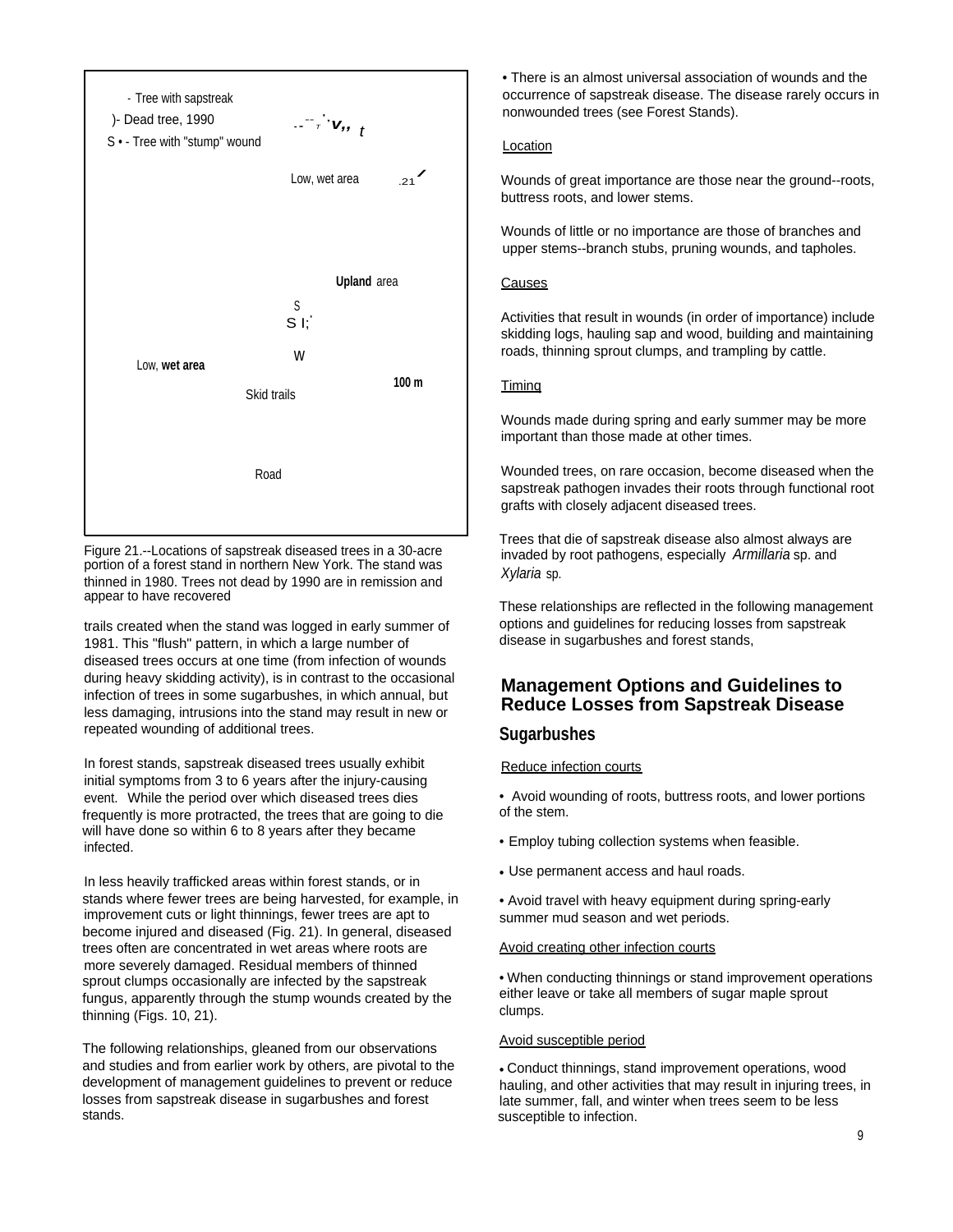#### Avoid build-up of sapstreak disease inoculum

• Monitor sugarbush to detect diseased trees.

• Concentrate surveys to trees along roadways and near sugarhouse.

• Remove diseased trees promptly (see above for best periods).

• Avoid stacking infected wood near the sugarhouse. If possible, dry diseased wood in large open areas away from areas where trees are apt to be injured.

#### Reduce threat from mortality-associated root pathogens

• Ideally, establish sugarbush at early age to reduce the need to remove large trees in later thinnings and consequently reduce large stump food bases for root decay organisms.

• Monitor sugarbush to track populations of defoliating insects. When necessary, arrange to control outbreaks of insects whose effects will predispose trees to invasion by root pathogens.

#### **Forest Stands**

#### Reduce infection courts

• Avoid wounding roots, buttress roots, and lower portions of stems.

# **Literature Cited**

Beil, J. A. ; Kessler, K. J., Jr. 1979. **Sapstreak disease of sugar maple found in New York State.** Plant Disease Reporter. 63: 436.

Hepting, G.H. 1944. **Sapstreak, a new killing disease of sugar maple.** Phytopathology. 34: 1069-1076.

Houston, D.R. 1985. **Sapstreak of sugar maple: How serious is it?** Maple Syrup Digest. 25(2): 24-27.

Houston, D.R. 1986. **Sapstreak of sugar maple: appearance of lumber from diseased trees and longevity of** *Ceratocystis coerulescens* **in air-dried lumber.** Phytopathology. 76: 653. Abstract.

Houston, D.R. 1991. **Spread of the sugar maple sapstreak disease pathogen,** *Ceratocystis coerulescens,* **via root grafts between** *Acer saccharum.* Phytopathology. 81: 122. Abstract.

• Establish permanent skid trails and haul roads. If possible, use trees other than sugar maple as bumper trees.

• Schedule forest operations to avoid mud season or periods when soil is saturated and soft.

• For stands rich in sugar maple, schedule operations to avoid the late spring-early summer period when trees appear to be most susceptible.

• Don't thin sugar maple sprout clumps that are pole-sized or larger--leave them all or remove them all.

#### Reduce effects of associated root pathogens

• Monitor climatic factors such as open, cold winters; drought; late spring frosts; and biotic factors such as insect defoliator outbreaks known to predispose trees to root pathogens.

• When possible, schedule forestry operations to avoid conducting them during, or soon after, stress events.

#### Reduce inoculum and losses

• Revisit stands 4 to 5 years after logging operations to monitor the occurrence of sapstreak.

- Focus surveys on trees adjacent to skid trails or landings, and especially on those trees with basal skidding injuries.
- If feasible, remove diseased trees taking care not to create additional new injuries. (See infection courts above).

Houston, D.R. 1992. **Importance of buttress root and taphole wounds as infection courts for the sugar maple** *(Acer saccharum)* **sapstreak pathogen,** *Ceratocystis coerulescens.* Phytopathology. 82: 244. Abstract.

Houston, D.R.; Fisher, K.D. 1964. **Sapstreak of sugar maple found in the northeast.** Plant Disease Reporter. 48: 788.

Houston, D.R.; Schneider, B. 1982. **Sapstreak disease of sugar maple in N.Y. sugarbushes.** Phytopathology. 72: 262. Abstract.

Kessler, K., Jr. 1972. **Sapstreak disease of sugar maple found in Wisconsin for the first time.** Res. Note NC-140. St. Paul, MN: U.S. Department of Agriculture, Forest Service, North Central Forest Experiment Station. 2 p.

Kessler, K., Jr. 1978. **How to control sapstreak disease of sugar maple.** St. Paul, MN: U.S. Department of Agriculture, Forest Service, North Central Forest Experiment Station. 5 p.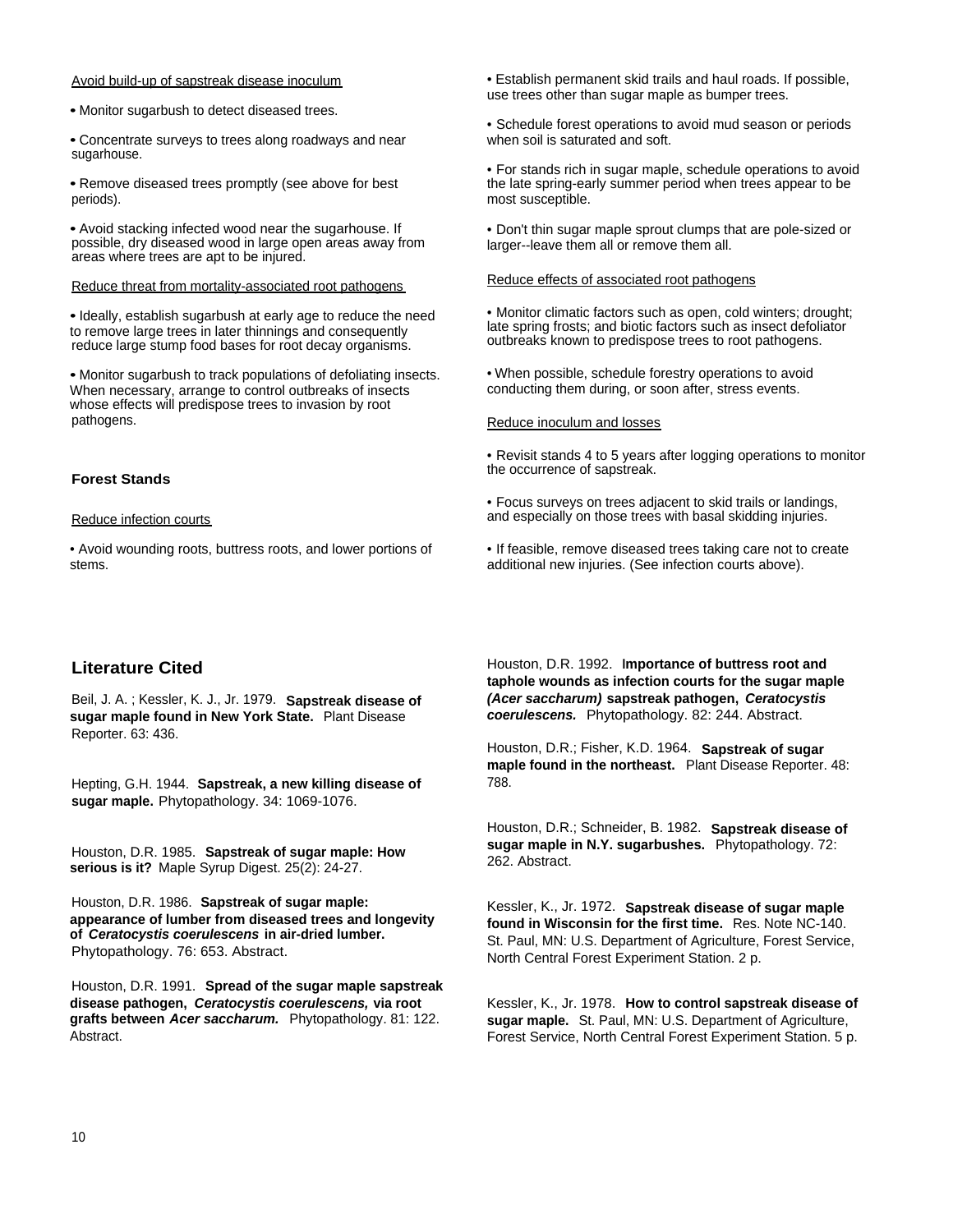Kessler, K., Jr.; Anderson, R.L. 1960. *Ceratocystis coerulescens* **on sugar maple in the Lake States.** Plant Disease Reporter. 44: 348-350.

Meilke, M.E.; Charette, D.A. 1989. **The incidence of sapstreak disease of sugar maple in Menominee County, Wisconsin, and its relationship to wounds and season of logging,** Northern Journal of Applied Forestry. 6: 65-67.

Ohman, J.H.; Kessler, K.J., Jr. 1963. **Current status of the sapstreak disease of sugar maple in the Lake States.** Res. Note LS-10. St. Paul, MN: U.S. Department of Agriculture, Forest Service, Lake States Forest Experiment Station. 4 p.

Shigo, A.L. 1962. **Observations on the succession of fungi on hardwood pulpwood bolts.** Plant Disease Reporter. 46: 379-380.

Shigo, A.L. 1977. **Compartmentalization of decay in trees.** Agric. Inf. Bull. No. 405. Washington, DC: U.S. Department of Agriculture, Forest Service. 73 p.

Shigo, A.L. 1979. **Tree decay: an expanded concept.** Agric. Inf. Bull. No. 419. Washington, DC: U.S. Department of Agriculture, Forest Service. 73 p.

Shigo, Al.; Shigo, A. 1974. **Detection of discoloration and decay in living trees and utility poles.** Res. Pap. NE-294. Upper Darby, PA: U.S. Department of Agriculture, Forest Service, Northeastern Forest Experiment Station. 11 p.

Tattar, T.A.; Shigo, Al.; Chase, T. 1972. **Relationship between the degree of resistance to pulsed electric current in wood in progressive stages of discoloration and decay in living trees.** Canadian Journal of Forest Research. 2: 236-243.

Wargo. P.M.; Shaw, C.G., III. 1985. **Armillaria root rot. The puzzle is being solved.** Plant Disease. 69: 826-832.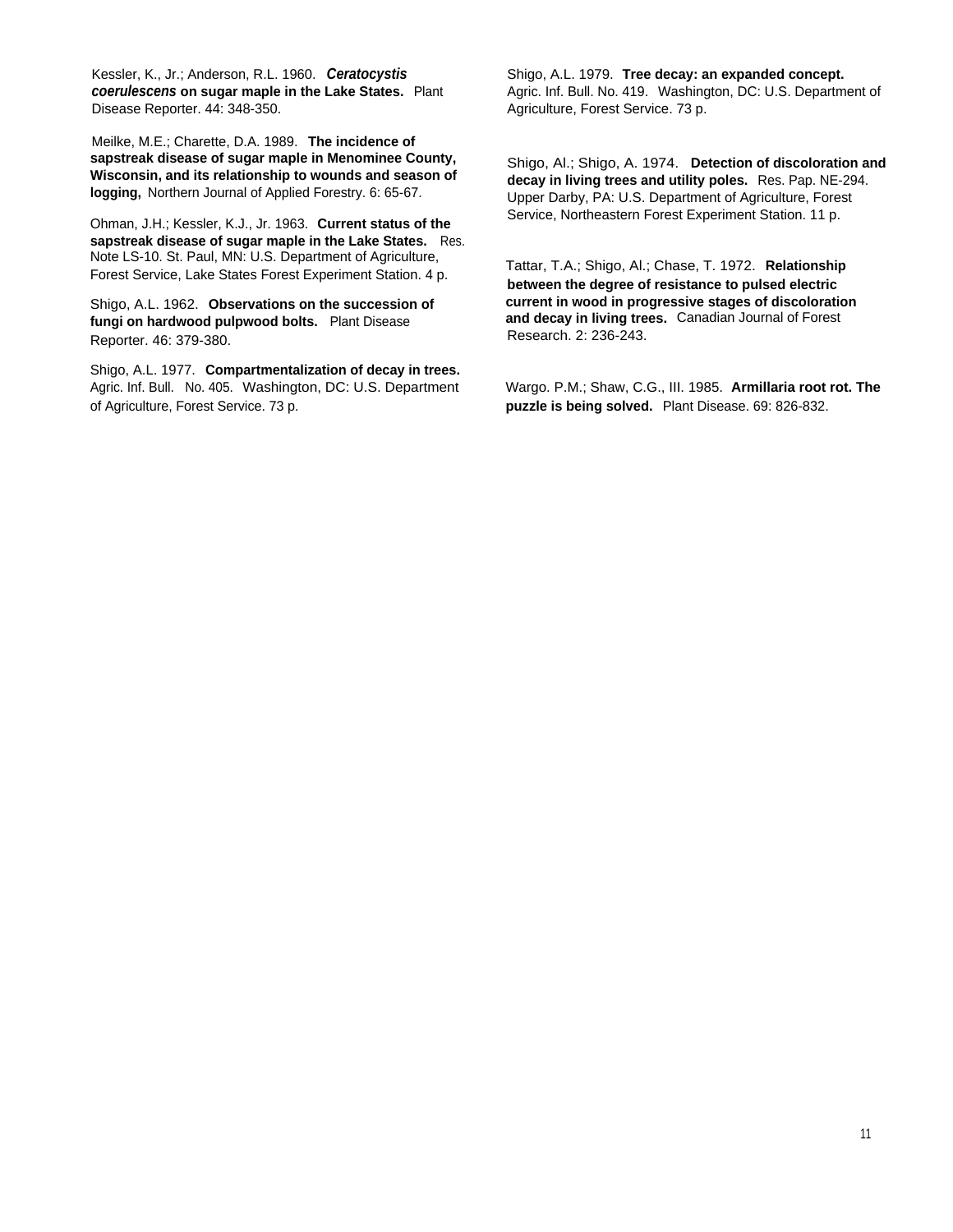Houston, David R. 1993. **Recognizing and managing sapstreak disease of sugar maple.** Res. Pap. NE-675. Radnor, PA: U.S. Department Agriculture,Forest Service, Northeastern Forest Experiment Station. 11 p.

Sapstreak disease, a potentially serious problem of sugarbushes and forest stands, occurs when the causal fungus, *Ceratocystis virescens,* invades the sapwood of roots and bases of stems through wounds inflicted during logging, saphauling, or other activities. Describes how to recognize the disease, the factors that affect its occurrence and development, and management approaches to help reduce its effects.

**Keywords:** *Ceratocystis virescens,* root and buttress-root wounds, vascular disease, sugarbush, forest management.